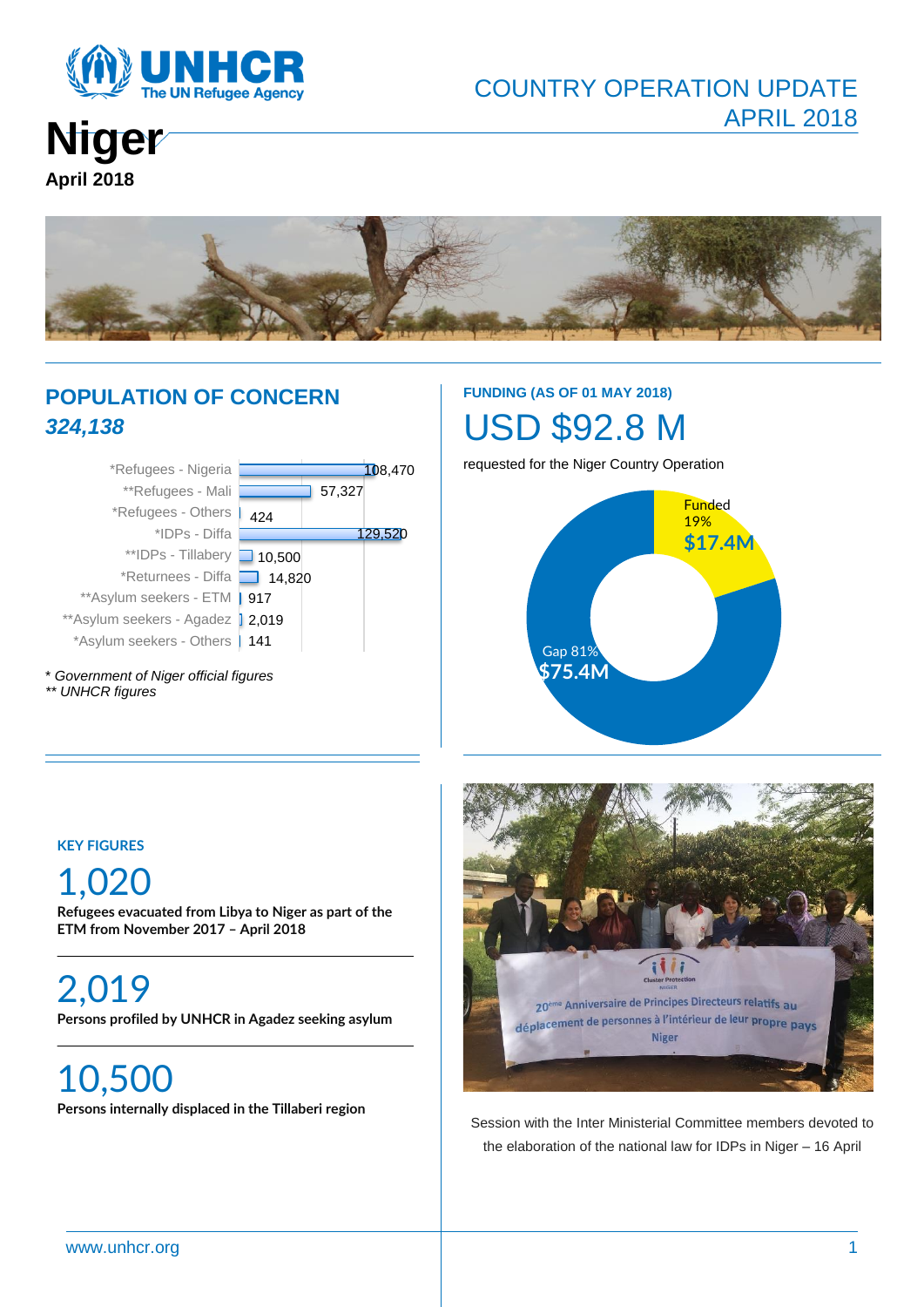

# Operational Context

The month of April illustrates the continuity of the increased complexity in the operational context. The key situations include:

- **1. The Mali situation:** began in 2012 with the outbreak of conflict in northern Mail. The regions of Tillaberi and Tahoua bordering Mali and hosting the majority of the refugees are increasingly affected by insecurity and terrorism. A State of Emergency was declared last year, and extended for a further 6 months in February 2018. There are currently 57, 327 Malian refugees in Niger, as well as over 10,000 IDPs in the region of Tillaberi. UNHCR aims to support the socio-economic integration of these refugees and the closure of the camps by the end of 2019 through urbanization and other programmes aimed at socio-economic integration.
- **2. The Nigeria situation:** began in 2013, with the arrival of the first Nigerian refugees across the border. The situation deteriorated with the first attacks in Niger territory in 2015. There are over 250,000 displaced persons in the region (108,470 refugees, 129,015 IDPs and 14,820 returnees – Govt. of Niger, Oct 2017). The majority live in spontaneous sites or with the local population, while UNHCR manages one refugee camp, with 13,000 people.
- **3. Internally Displaced Persons (IDPs):** In the Diffa region, the situation is extremely mixed. Efforts are underway to complete biometric registration of all displaced persons, including IDPs, who are often faced with similar protection risks as refugees. However, the IDP situation in Niger has become more complex with increasing insecurity in the region of Tillaberi, bordering Mali. In 2018, attacks and insecurity in that area have resulted in the internal displacement of at least 10,500 people so far. A close follow up is being made through protection monitoring, advocacy, capacity building sessions and coordinated efforts with humanitarian actors.
- **4. Mixed Migration:** Niger is a major crossroads of migratory movements northwards towards Libya, Algeria and the Mediterranean. These migratory flows constitute mixed migration, including economic migrants as well as persons in need of international protection. In Agadez, UNHCR works to identify asylum seekers within the migratory flows and works with the government, as well as IOM and NGOs to provide these persons with information and assistance. 2,019 persons, mostly Sudanese, are currently profiled by UNHCR in Agadez, 23% of them are minors and 250 are unaccompanied or separated children.
- **5. Emergency Transit Mechanism (ETM):** This programme aims to provide life-saving protection, assistance and long-term solutions to extremely vulnerable refugees trapped in detention in Libya, through evacuation to Niger, which has temporarily extended its asylum space. The aim is to deliver protection services and seek durable solutions, including resettlement for these refugees, who are mainly Eritrean, Somalian, Ethiopian, Sudanese and South Sudanese. To date, 1,020 people have been evacuated from Libya to Niger, of whom more than 400 have already been interviewed by UNHCR Niger's Resettlement Unit. A French and a Dutch Resettlement mission took place in April while Niger also hosted the 5<sup>th</sup> meeting of the Central Mediterranean Core Group for Resettlement and Other Complementary Pathways for Admission.

### Security Situation

The security situation in the regions of **Tahoua** and **Tillaberi** in particular has continued to deteriorate. An offensive was launched by the Barkhane coalition, the Gatia and the MSA (Movement for the Salvation of Azawad, a pro-government group in Mali) on the Niger-Mali border as well as operations by the Niger Defense and Security Forces and the Dongo forces (Nigerien army). Following this growing insecurity and armed interventions, the populations of the localities along the Mali and Niger border continue to move on both sides, many in the commune of Inates. Internal displacement is affecting more than 10,000 persons in that commune. The total estimated number of IDPs in the Tillaberi region has increased between February and April from 1,540 to 10,500 and is still ongoing.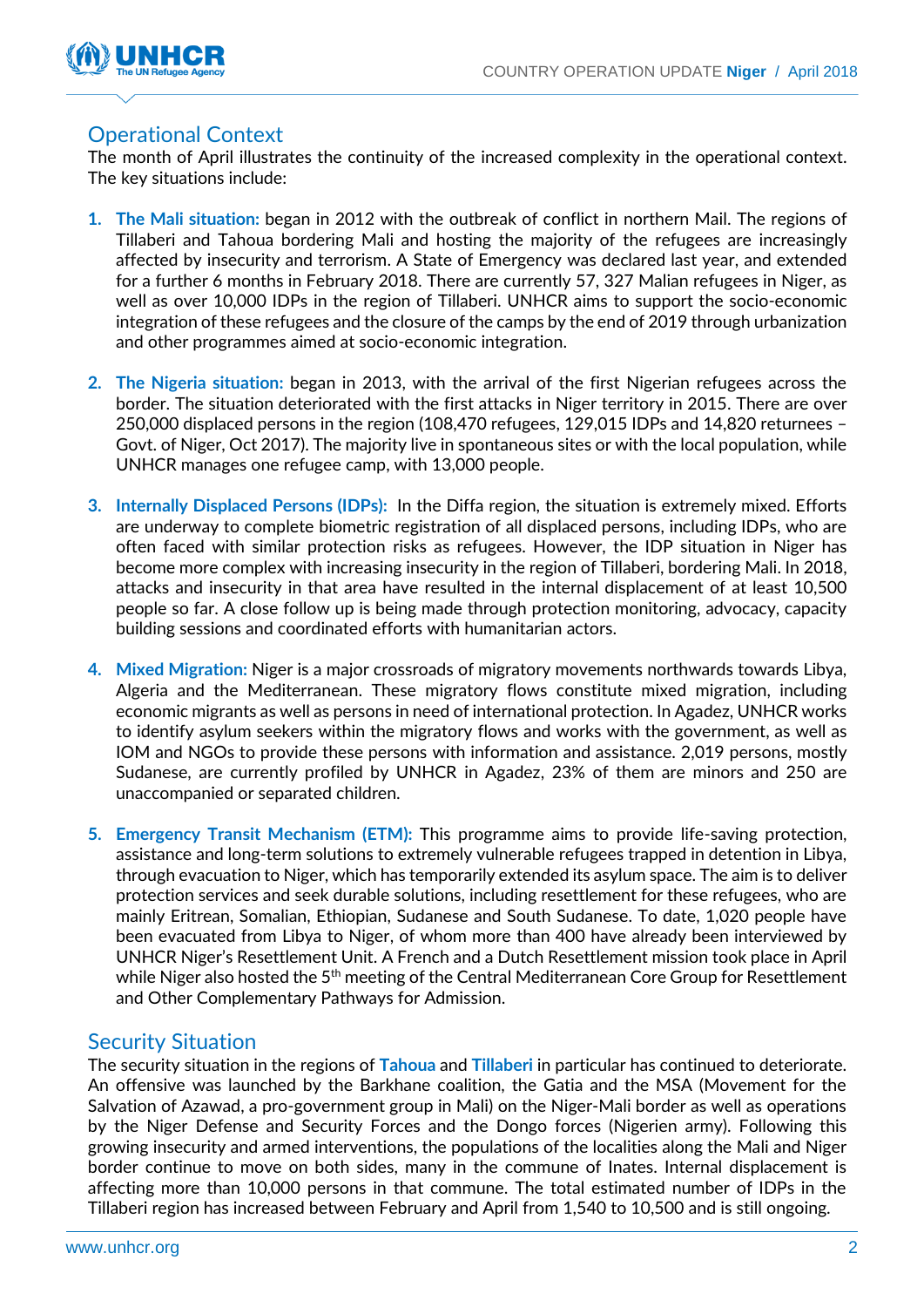

The Departments of Abala and Ayorou in the Tillaberi region were majorly affected in the last days of April by waves of inter-ethnic violence between Peuhl and Tuareg groups, causing population movements within Tillaberi and to Tahoua region. More than 70 people including women and children were reportedly died.

A German aid worker was kidnapped near Inates on April 11 by a gang of armed individuals.

In **Diffa** region in April, many reported cases of targeted kidnappings and killings of civilians occurred, most likely perpetrated by Boko Haram (BH). 'Amni Farkha' Military operations started on 5 April in the Lake Chad Islands and will last for 3 months. It is foreseeable that forced displacement of populations will occur, including internal and cross border. Despite ongoing search operations, on the night of 29 April, the military position located 50 km Northeast from Diffa, was attacked by 60 armed men, probably from BH or ISWA. 6 vehicles were stolen by the attackers and 3 soldiers killed.

Tensions are also observed in **Agadez** region. The situation, with increasing arrivals of Sudanese in recent months is very volatile and fragile in terms of peaceful coexistence.

### Key Developments & Achievements



- During the Humanitarian Country Team (HCT) retreat on 17 April, an Action Plan for the HCT Protection Strategy was elaborated.
- During the HCT retreat, a short session was also devoted to the Guiding Principles on IDPs, and the presentation of the Global Protection Action Plan for 2018-2020, launched in Geneva on 17 April. The main objective of this comprehensive, multi-stakeholder Action Plan is to reduce and resolve internal displacements. A steering group, composed of UNHCR and OCHA at the global level, will be responsible for monitoring the implementation of this Action Plan.
- The April Protection Cluster Bulletin is published [here.](https://www.humanitarianresponse.info/en/operations/niger/document/niger-bulletin-protection-avril-2018)

#### **Nigeria situation**

- An advocacy Note on the Impact of Amni Farkhat Military Operations on the Protection of Civilians was published by the Protection Cluster [here.](https://www.humanitarianresponse.info/en/operations/niger/document/niger-impact-des-op%C3%A9rations-de-la-force-multinationale-mixte-amni-farkhat)
- Mapping of community radios in the Diffa region was conducted to further target audiences for awareness raising messages.
- A training on community conflict prevention and accountability for 30 members of the Protection Working Group was organized by IRC and facilitated by Search For Common Ground.
- A workshop on IDPs Guiding Principles for 16 members of Defense and Security Forces (FDS) and 6 members of the Protection Working Group was held in Diffa on 18 of April, facilitated by the Legal Advisor to the Special Rapporteur on the human rights of IDPs.
- 13 child protection sensitization sessions were carried out in the Sayam Forage camp as well as at the sites of Kintchandi, Kabléwa and Garin Wanzam. A total of 637 people benefitted.
- 23 new SGBV cases were identified in April and responded to by UNHCR and its partners (IRC, DRC).

#### **Mali situation**

- The areas affected by growing insecurity in Tillaberi region are facing enormous problems of safety and protection.
- Training (28-29 of April) of protection actors in the Tillaberi region on child protection was organized by the Regional Directorate for Child Protection and UNICEF.
- Training was carried out in Tahoua region for all actors intervening with refugees on child protection and SGBV.
- **The first protection monitoring mission in Tahoua region was conducted in April.**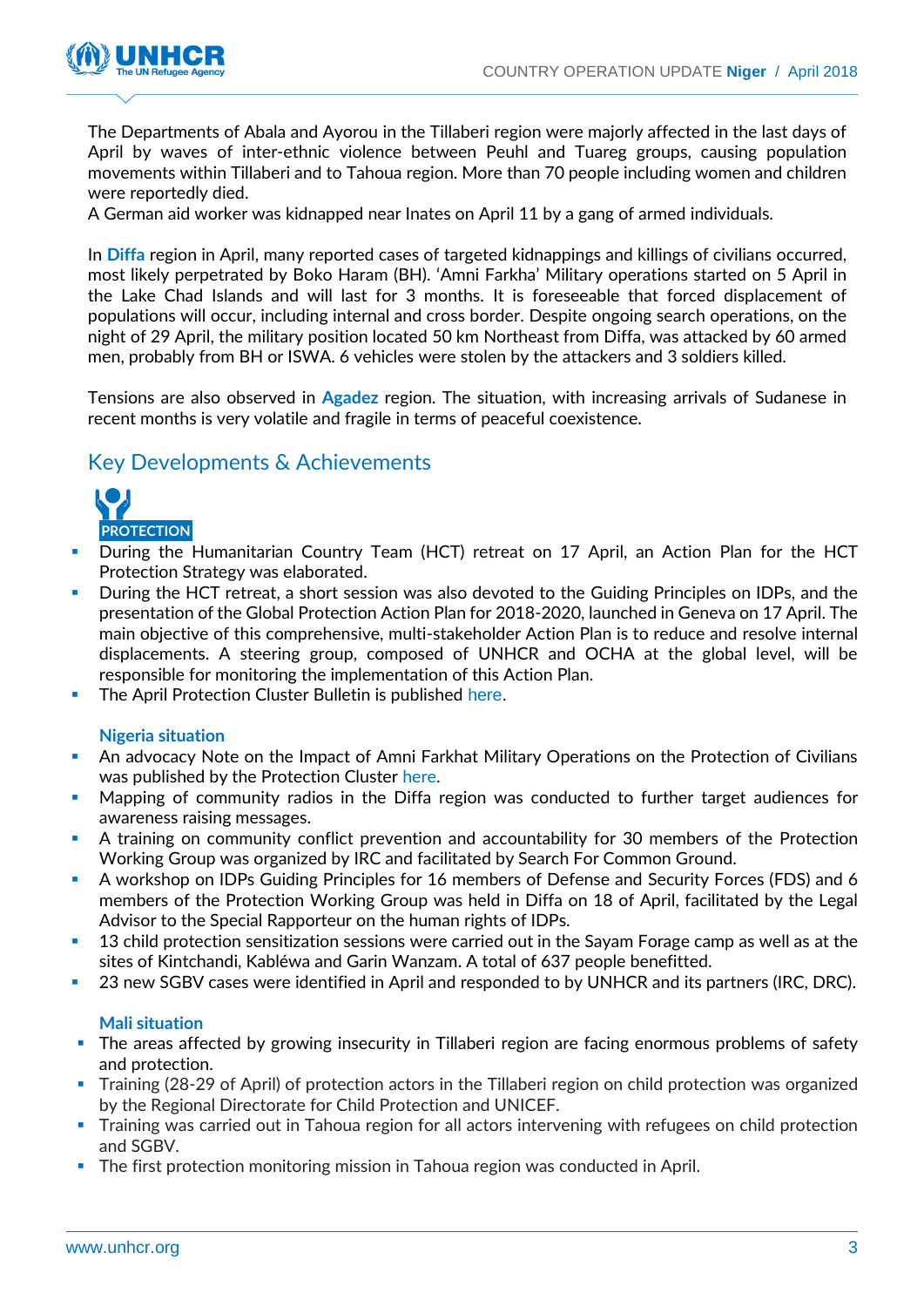itir



REGION DE TAHOUA: INCIDENTS DE PROTECTION ENREGISTRES DANS LES DEPARTEMENTS DE TILLIA ET TASSARA



**on: 5/4/2018 Source: M**<br>hrmation visitor: https://www

#### **IDP situation in Tillaberi region**

- The March protection monitoring report in the region of Tillaberi has been published [here.](https://www.humanitarianresponse.info/sites/www.humanitarianresponse.info/files/documents/files/rapport_monitoring_protection_tillaberi_mars_2018.pdf) It should be noted that most of the localities located in the northern band are inaccessible to humanitarians for security reasons with very important protection implications.
- A training for military officers on IDP Guiding Principles was conducted on 24<sup>th</sup> April in Tillaberi.
- A strategic workshop of protection working group for IDPs in Tillaberi was held on 23<sup>rd</sup> April.
- Important internal population displacements continued following the displacement of 8,017 people in the Inates commune in March. Approximately 2,500 more people moved to Takanchalok village between March and April.
- DRC conducted a multi sector RRM evaluation on 9-10 of April and a rapid protection evaluation on 19 of April in Takanchalok. The people are mainly Touaregs and Peulhs. High Protection risks for children, SGBV and psycho traumatic risks are reported.



Date de création: 27/4 2018 Auteur: Cluster P NER\_TILLABERI\_FLASH\_25\_avril\_2018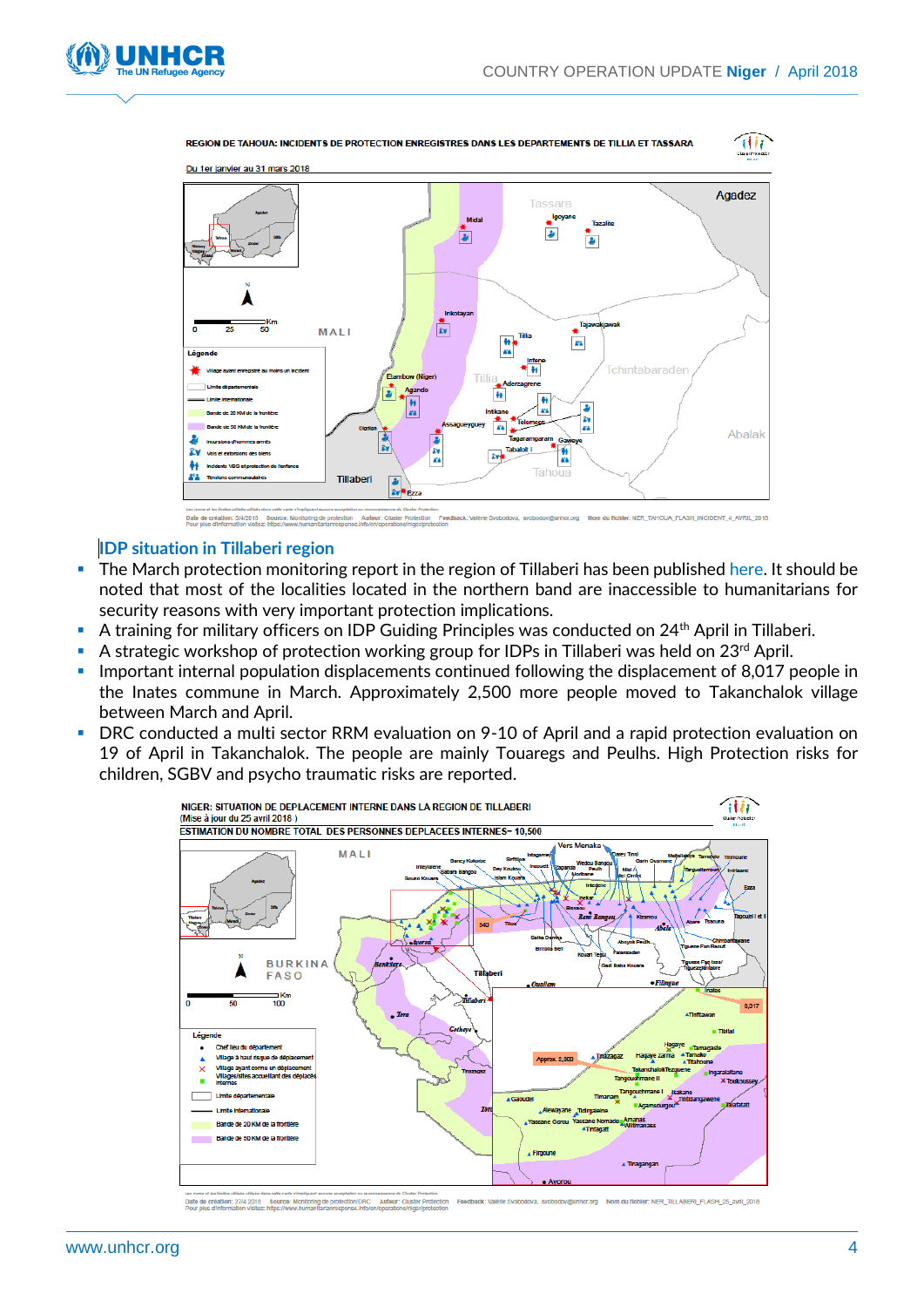

#### **Mixed Migration situation**

- In the region of Agadez, 2,019 asylum seekers have been biometrically registered by UNHCR (as of 27th of April). The registration exercise reveals that 90% of these people are Sudanese, mainly from Darfur. 182 are refugees and 113 were detected by BIMs as registered as refugees in other countries.
- The existing "hébergement solidaire" and guesthouse network cannot accommodate the current numbers of persons seeking asylum. Discussions are ongoing with the Niger authorities to ensure an appropriate response. The most vulnerable asylum seekers are accommodated in UNHCR 'case de passage' or guesthouses in Agadez.
- Following the protection team mission on 3 of April, a map showing protection actors in the Agadez region was produced. Recommendations were addressed to the actors in order to avoid protection gaps in Agadez protection mechanisms.
- 30 convoys of 8,939 people deported from Algeria arrived in Assamaka (North Niger) between January and end of April 2018. There were 3,943 Nigeriens and 4,996 persons of various other nationalities amongst them. There is no reception mechanism in Assamaka, and the deportees often wait 2 or 3 days without any food, medical and accommodation assistance before their transfer to the IOM transit center in Arlit or Agadez. UNHCR is deeply concerned about this situation.

#### **Emergency Transit Mechanism (ETM)**

- No new evacuation flights from Libya were organised in April, while the flights were put on pause, awaiting the departure of refugees for resettlement to third countries. New flights are scheduled for the coming weeks.
- By the first week of May, 108 refugees departed for resettlement from Niger, including one unaccompanied child medically evacuated to Italy on April  $4<sup>th</sup>$ . 61 departures from Niger to resettlement countries are presently pending.
- UNHCR has received a total of 2,681 resettlement pledges for evacuated refugees out of Niger.



#### **Nigeria situation**

- As part of the Distance Education Programme, 63 secondary students (15 girls, 48 boys) have been assisted to travel to Kano (Nigeria) to complete the BECE brevet, exams, certified by the NECO (National Examinations Council). This is part of the UNHCR supported 'Distance Education Programme' for Nigerian secondary school refugees in the Diffa region. **Mali Situation**
- 8 motorbikes and 20 bicycles were distributed to the Regional Directorate of Education to facilitate the transportation of the teachers to the Tabareybarey camp.



 180 newly arrived children at the Sayam Forage refugee camp were vaccinated against measles, which will bring the number of children vaccinated against measles to 233 in this month.



- Under UNHCR coordination, the Luxembourg Red Cross has deployed 205 transitional shelters to Maine Soroa in the Diffa region, to secure the beneficiaries of the Urbanization project on the land plots already completed.
- In the context of the Urbanization Trust Fund project, 10 pilot durable houses are under construction.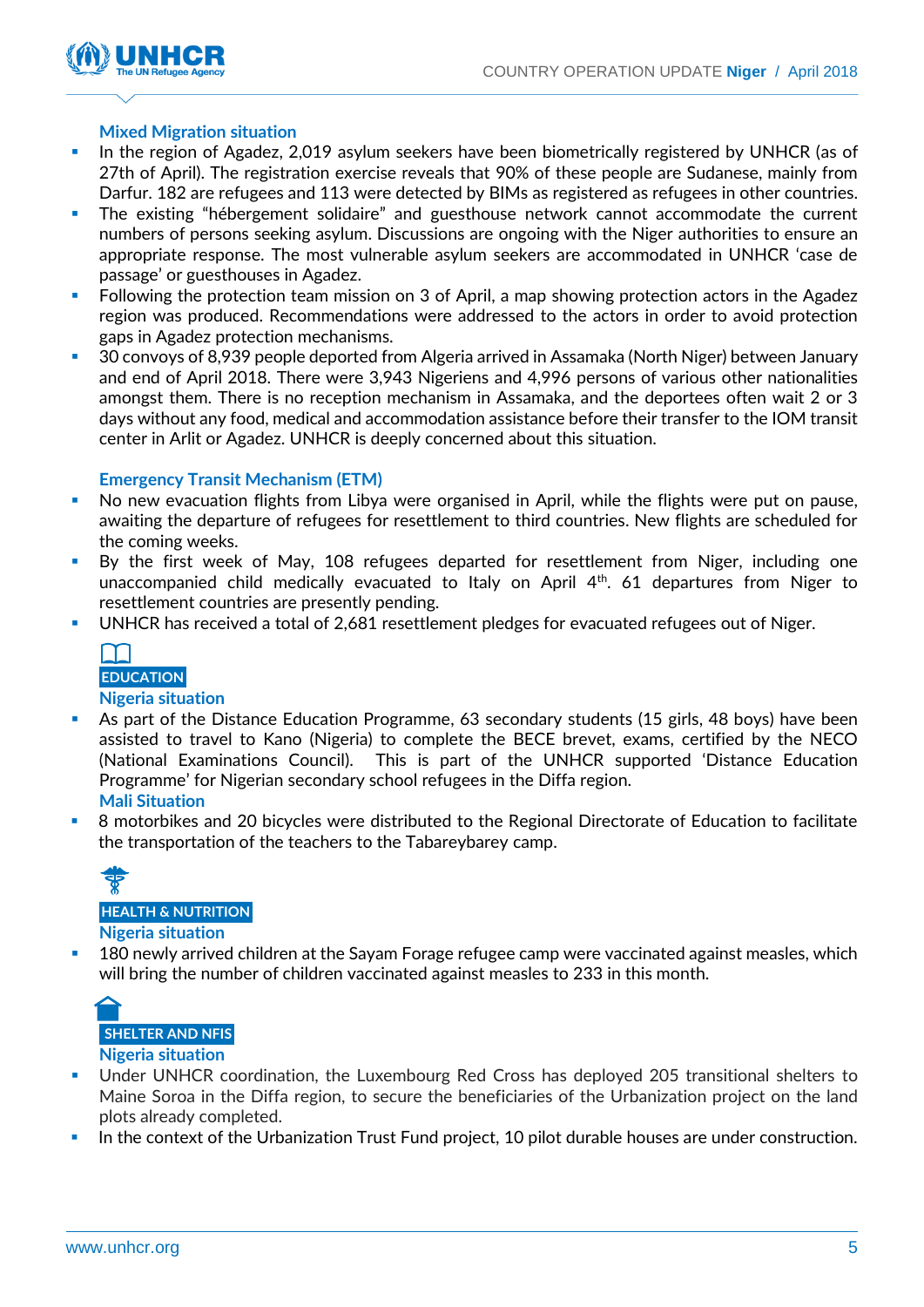

## **WATER AND SANITATION Mali situation**

 An Agreement on the delegation of the management of the Ayorou hydraulic system through a process of partnership with local authorities was completed in April. This mechanism ensures the inclusion of the refugees in the local management of the water infrastructure.



#### **COMMUNITY EMPOWERMENT AND SELF RELIANCE Nigeria situation**

UNHCR is strengthening the resilience capacities of Sayam Forage camp population through the implementation of agro-pastoral Activities. An increase of 26 fishponds is ongoing and 5 hectares of land have been prepared for market gardening. 5 groups of 25 persons each have received 160 small animals.

# Key Challenges

#### **Mali situation**

 The key challenge as regards to the Mali situation is the increasing insecurity, armed attacks and subsequent restrictions on movement, including humanitarian actors. The humanitarian situation could deteriorate further due to important ethnic tensions.

#### **Nigeria situation**

**The key challenge which will be faced in the region of Diffa in the coming months is the renewed** military actions of the Multinational Joint Task Force (MNJTF), code named Amni Farkhat, aimed at eradicating Boko Haram. There is a need to increase coordination between the civilian and military aspects of the humanitarian situation. Dozens of villages along the Komadougou River have been ordered to evacuate, but without protection measures in place for the civil population.

#### **IDP situation**

 Regarding the deterioration of the security situation in the Tillaberi region, the United Nations Special Rapporteur for the Human Rights of IDPs, after her mission in Niger, strongly recommended the establishment of a multidisciplinary team, which can support the Government, and provide technical assistance, so as to ensure an adequate response to the displacement situation prevailing in the Tillaberi area. Currently, the emergency is severely underfunded.

#### **Mixed Migration**

In the Agadez region, 90% of the asylum seekers are Sudanese; UNHCR has finished the BIMS registration for 2,019 people. The main challenge now is to work with the Government not only to ensure adequate protection but also to ensure peaceful coexistence with local communities. Many of them have specific needs that must be addressed (unaccompanied children, persons with disabilities, single parents, etc.).

#### **Emergency Transit Mechanism**

- As regards to refugee evacuations from Libya, one of the main challenges is improving the fluidity of the process of departures for resettlement – the more refugees depart for resettlement, the more refugees would be evacuated from Libya.
- There is a need for more resettlement places from third countries as the pledges of 2,681 is still not enough.
- Solutions, including resettlement, for unaccompanied child refugees should be prioritised by resettlement countries, as a large number of children are detained in Libya. Few countries have so far made pledges for the resettlement of unaccompanied children. UNHCR has completed the BIDs of all unaccompanied/separated children evacuated from Libya.